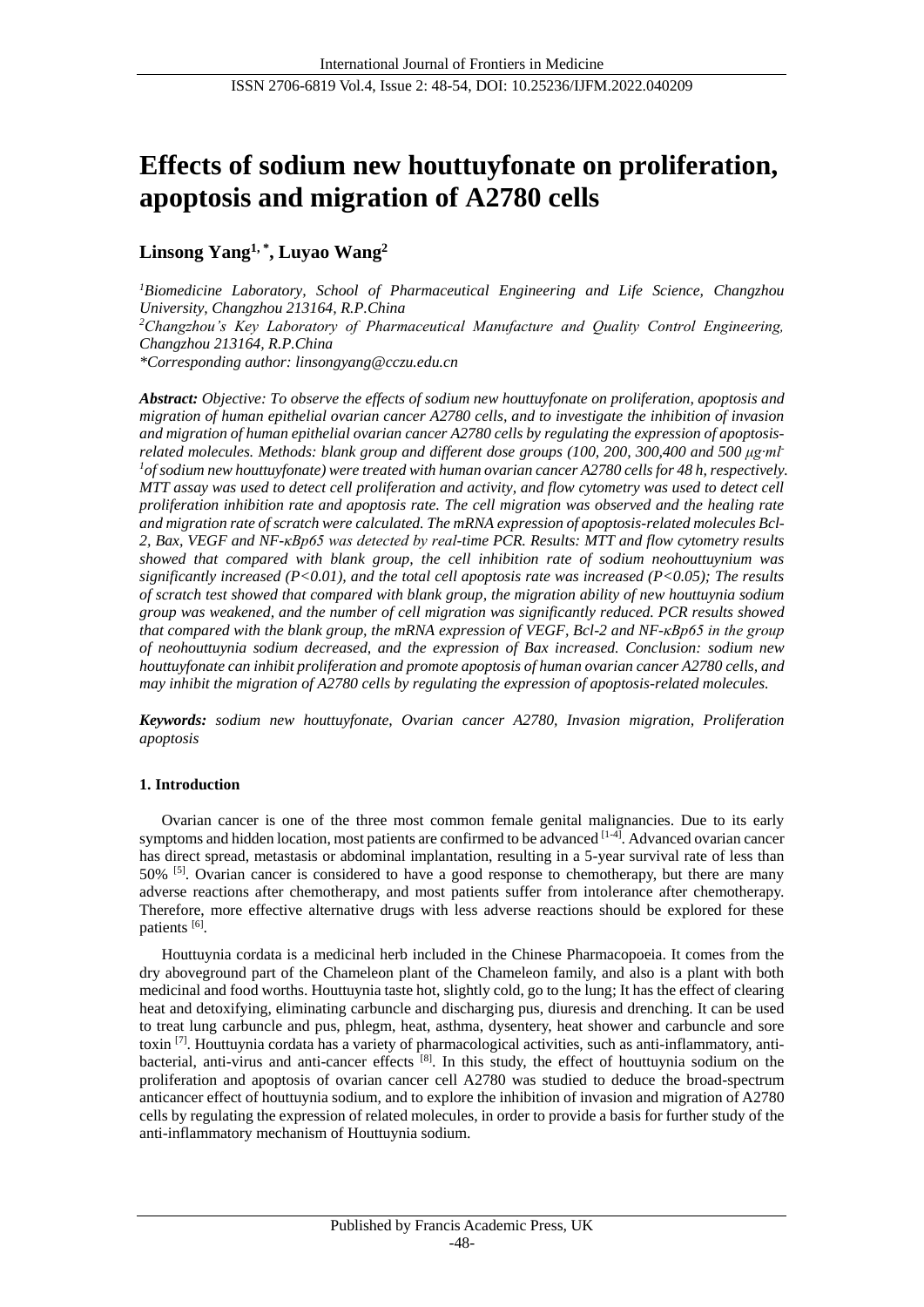#### **2. Materials and methods**

#### *2.1. Cell lines, chemicals and biochemicals*

Sodium new houttuyfonate (SNH) was purchased from Xi 'an Kailai Biological Engineering Co., LTD. (Xi'an, China). We used high performance liquid chromatography to quantitatively analyze SNH with a purity of 98%. A2780 cells were obtained from ATCC. Dulbecco's Modified Eagle Medium (DMEM) was purchased from Gibco (USA). Fetal bovine serum (FBS), MTT, penicillin and streptomycin all were purchased from Sigma Chemical Co. (St. Louis, MO, USA). Annexin V-FITC/PI apoptosis detection kit, Apoptosis-Hoechst staining kit and DNA ladder extraction kit were from Shanghai Beyotime Biological Technology Co. Ltd. (Shanghai China). The primer of GADPH, Bax, NFκBp65, VEGF and Bcl-2 were synthesized by ShanghaiSangon Biological Engineering Technology and Service Company. One step RT-PCR kit was bought from Qiagen (Germany). All other reagents were of the highest grade commercially available.

#### *2.2. Cell culture and treatments*

A2780 cells were cultured in DMEM complete medium containing 10% fetal bovine serum at 37 ℃ in a 5% CO2 cell incubator. After the cell adherence rate reached 80%, the cells were digested with 0.25% trypsin for subculture. SNH was dissolved in DMEM medium and diluted with DMEM medium containing 2% calf serum to the final concentration of 100, 200, 300, 400 and 500  $\mu$ g• ml<sup>-1</sup>. Culture medium containing 10%FBS was used as the solvent control.

#### *2.3. In vitro cytotoxicity was detected by MTT assay*

Cells at logarithmic growth stage were placed into 96-well plates at a density of  $1 \times 10^5$ /mL, 0.2 mL per well, and cultured overnight at 37 ℃ and 5% CO2. SNH was treated with different concentrations  $(0, 100, 200, 300, 500$  and  $500 \mu g \cdot ml^{-1}$  for 48 h, and the cells were divided into control group and experimental group. After 48 h of culture, 20  $\mu$ L MTT (5 mg• ml<sup>-1</sup>) was added to each well, the supernatant was discarded 4 h later, and 100 μL DMSO was added to each well. The absorbance (OD) value at 490 nm was measured by a microplate reader after a mild shock, and the cell proliferation rate was calculated. The experiment was repeated three times for each group, and their average value was taken and the inhibition rate of cell growth and proliferation was analyzed.

#### *2.4. Cell scratch - wound healing assay experiment*

A2780 cells with single layer of cells covered with 60 mm petri dish were inoculated into 6-well plates at  $3\times10^{5}/$  mL, and 10%FBS was added. Migration capacity of HepG2 cells. In short, cells were counted and seeded in 6-well plates at a concentration of  $3 \times 10^5$  mL1. When the cells grew to fusion, the cells were damaged with a 200ul sterile pipette tip. The cells were washed lightly with PBS three times, then 2ml DMEM medium containing different concentrations of SNH was added. The cells were incubated for 48 h, and photos were taken at 0, 6, 12, 24, 30, 36 and 48 h, respectively, repeated 3 times. Image J was used to measure the wound gap area, and the data were normalized to the mean value of the control group. When the sample was compared with control cells, if  $P < 0.01$ , the difference was considered significant.

## *2.5. DNA laddering detection*

A2780 cells were treated with different concentrations of SNH solution for 48 h, then culture medium and adherent cells were collected. DNA of each group was collected using DNA ladder kit. DNA samples were electrophoretized on 1.2% agarose gel containing 2 uL/50 mL GoodView nucleic acid dye. The gel is examined and photographed by the Ultraviolet Gel Recording System (Bio-RAD, USA).

## *2.6. Annexin V-FITC/PI staining*

A2780 cells ( $4 \times 10^5$  / well) were inoculated in 6-well plates. After overnight cell adherence, cells with different concentrations of SNH were treated for 48 h, then cells with different concentrations of SNH were collected, washed twice with PBS, and 195ulA were added into 50,000 cells. Finally, each sample was analyzed by flow cytometry (BD Biosciences). The gated A2780 cells were then mapped as a bidirectional dot plot of Annexin V-FITC and PI to assess the percentage of apoptotic cells. The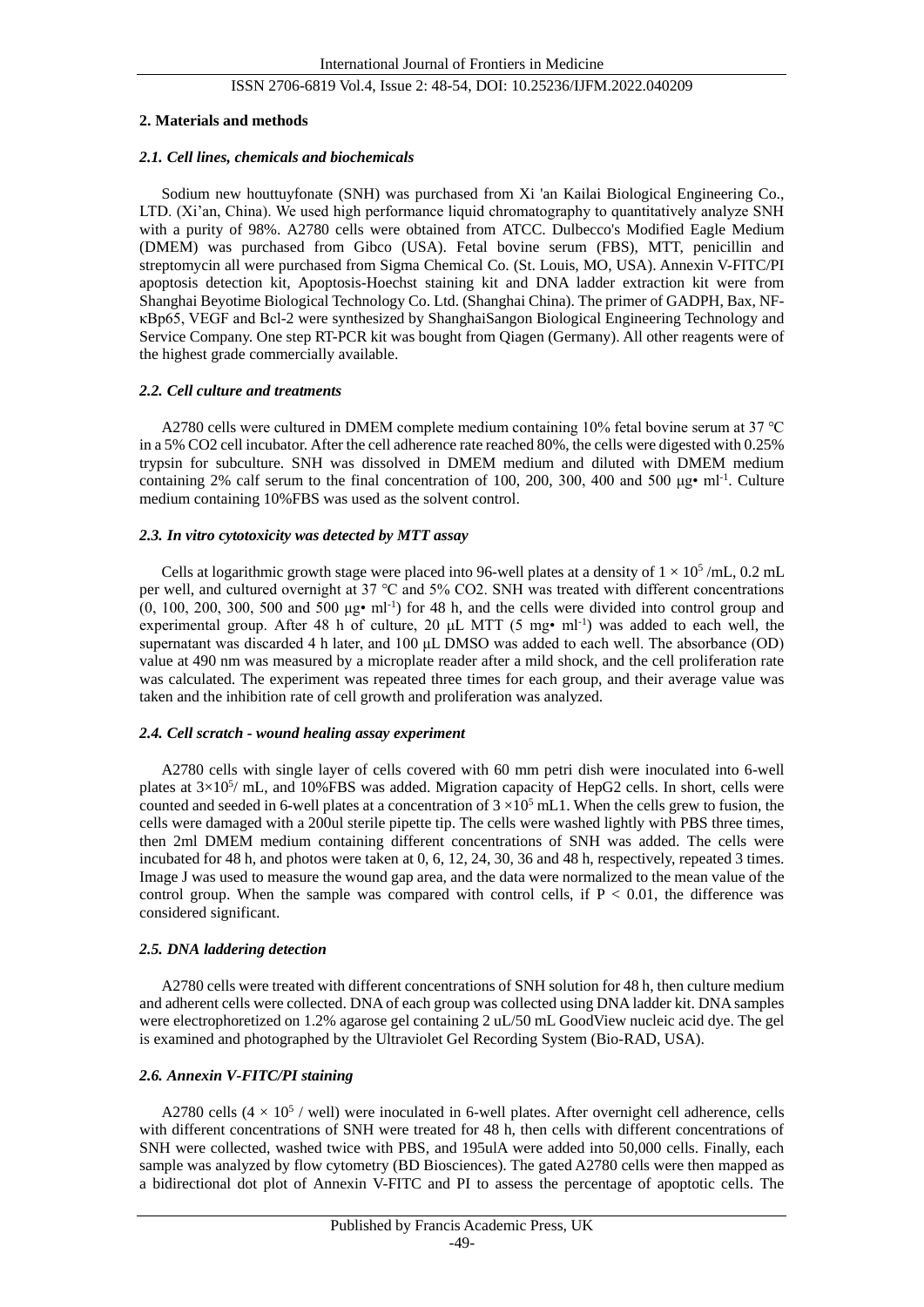apoptotic cells were named Annexin  $V^+/PI^-$  and Annexin  $V^+/PI^+$  cells. Negative control: untreated cells.

#### *2.7. Real time RT-PCR analysis*

A2780 cells were seeded at a density of  $2.5 \times 10^6$  cells/well in a six-well plate. After incubation for 24 h at 37˚C and 5% CO2, the experimental group cells were treated with 2mL of 250 μg/ml SNH for 48 h. Meanwhile, 2mL of culture medium was added to the control wells and each group included three replicates. Then, total RNA of A2780 cells were extracted using Trizol reagent and was reversetranscribed into cDNA with a random hexamer primer using the PrimeScript II 1st strand cDNA Synthesis System, in accordance with the manufacturer's instructions. 1 μl of the cDNA product was used as the template for RT-PCR. The reaction mixture was composed of Taq DNA Polymerase, dNTP Mix,  $10 \times$  Taq Buffer,  $5 \times$  Betaine, 10 pmol of forward and reverse primers, 100 ng of A2780 cDNA and distilled water added to a final volume of 10 μl. The primer sequences and product lengths are listed in Table 1. Thermocycling conditions were  $94 \, \text{C}$  for 2 min (polymerase activation), followed by 32 cycles of 94°C for 10 sec (denaturation), various annealing temperatures for 20 sec, depending on the target gene (55˚C for GADPH; 55˚C for VEGF; 55˚C for Bax; 52˚C for Bcl-2 and 61˚C for NF-kBp65), and by 72˚C for 40 sec for elongation. Normalization of data was performed using the housekeeping gene GADPH as an endogenous control. One real-time PCR run was done in three replicates for each sample.

#### *2.8. Statistical analysis*

Data were analyzed using one way ANOVA and T test. \*P < 0.05 and \*\*P < 0.01 were considered statistically significant and extremely significant. Data were presented using mean ± standard error.

#### **3. Results**

#### *3.1. Cytotoxicity and apoptosis assay*

The in vitro cytotoxicity of SNH on A2780(ovarian cancer) and SKOV-3 (ovarian cancer) cell lines was evaluated by 3-(4, 5-dimethylthiazole-2-yl) -2, 5-diphenyltetrazolium ammonium bromide (MTT) assay. The results showed that SNH had significant cytotoxic effects on A2780 and SKOV-3(ovarian cancer cells), suggesting that SNH might have a broad spectrum of cytotoxic effects on ovarian cancer cells. SNH showed similar cytotoxicity to A2780 cells and SKOV-3 cells, possibly because both of these cells are human ovarian cancer cells.



*Figure 1: Sodium new houttuyfonate inhibit the proliferation of A2780 cells*

#### *3.2. Effect of SNH on migration of A2780 cell*

The effect of SNH on cell migration was studied in an in vitro wound healing model. The wound healing level was measured by the mean reduction of wound edge distance at different time points (0, 6, 12, 24, 30, 36, 48 h) stimulated or not stimulated by SNH (100, 200, 300, 400, 500 μg/ mL). As shown in the figure, compared with the control group, the migration of cells in different concentration groups was inhibited to different degrees. The migration ability of cells in 200 μg/mL and 300 μg/mL groups was decreased more obviously, and the migration ability of cells in 400 μg/mL and 500 μg/mL groups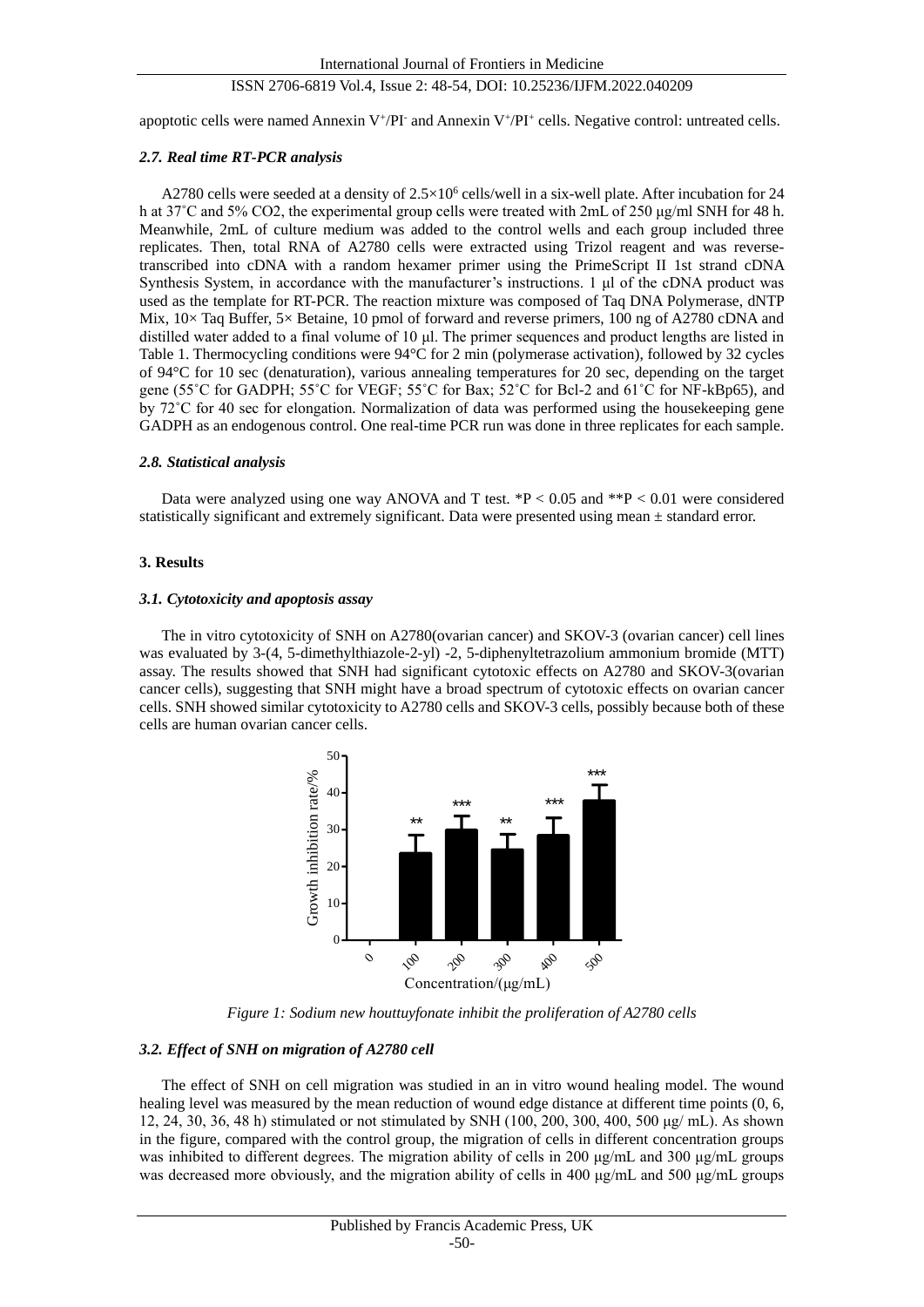

was also decreased, and the number of dead cells increased at this time.

*Figure 2: SNH inhibited the migration of A2780 cells during wound healing. Representative images (10x) showed cell migration to the injured area during in vitro scratch healing test. A2780 cells were treated with different concentrations of SNH (0, 100, 200, 300, 400, 500 μg/ mL) for 48 h, and photographed at 6, 12, 24, 30, 36, 48 h, respectively. These values are means±SD from three independent experiments. (Independent sample T test, \*P < 0.05; \* \* P < 0.01; \*\*\* compared with control group, P < 0.001).*

#### *3.3. SNH prooted cell apoptosis of the A2780 cells*

The A2780 cells were treated with different concentrations of Sodium houttuylate (0, 100 μg/mL, 200 μg/mL, 300 μg/mL, 400 μg/mL and 500 μg/mL for 48 h by DNA Ladder method. After DNA extraction, 1.2% agarose gel electrophoresis was performed. As shown in Figure 5-4, sodium neohouttuynium in high concentration group promoted apoptosis of A2780 cells. It can be seen from the figure that, compared with the control group, a small number of DNA Ladder bands appeared in the 100 μg/mL and 200 μg/mL sodium houttuyniate dosage groups. In addition, 300 μg/mL, 400 μg/mL and 500 μg/mL sodium houttuynium groups showed typical DNA Ladder bands, which promoted cell apoptosis.



Maker $\leftarrow$  0 $\leftarrow$  $100$ <sup> $\leftarrow$ </sup> 200 $\leftarrow$  300 $\leftarrow$ 400← 500← *Figure 3: DNA laddering*

#### *3.4. Effects of SNH on apoptosis of A2780 cells*

Compared with the control group, some SNH-treated A2780 cells showed signs of apoptosis such as rounding, atrophy, membrane bubble and apoptotic body formation under microscope. To further verify whether SNH induced apoptosis of A2780 cells, cells treated with different concentrations of SNH for 48 h were stained with Annexin V (AV) and propidium iodide (PI). As shown in Figure 4, A2780 cells were treated with different concentrations of sodium neohouttuylinin for 48 h, and apoptosis rates of cells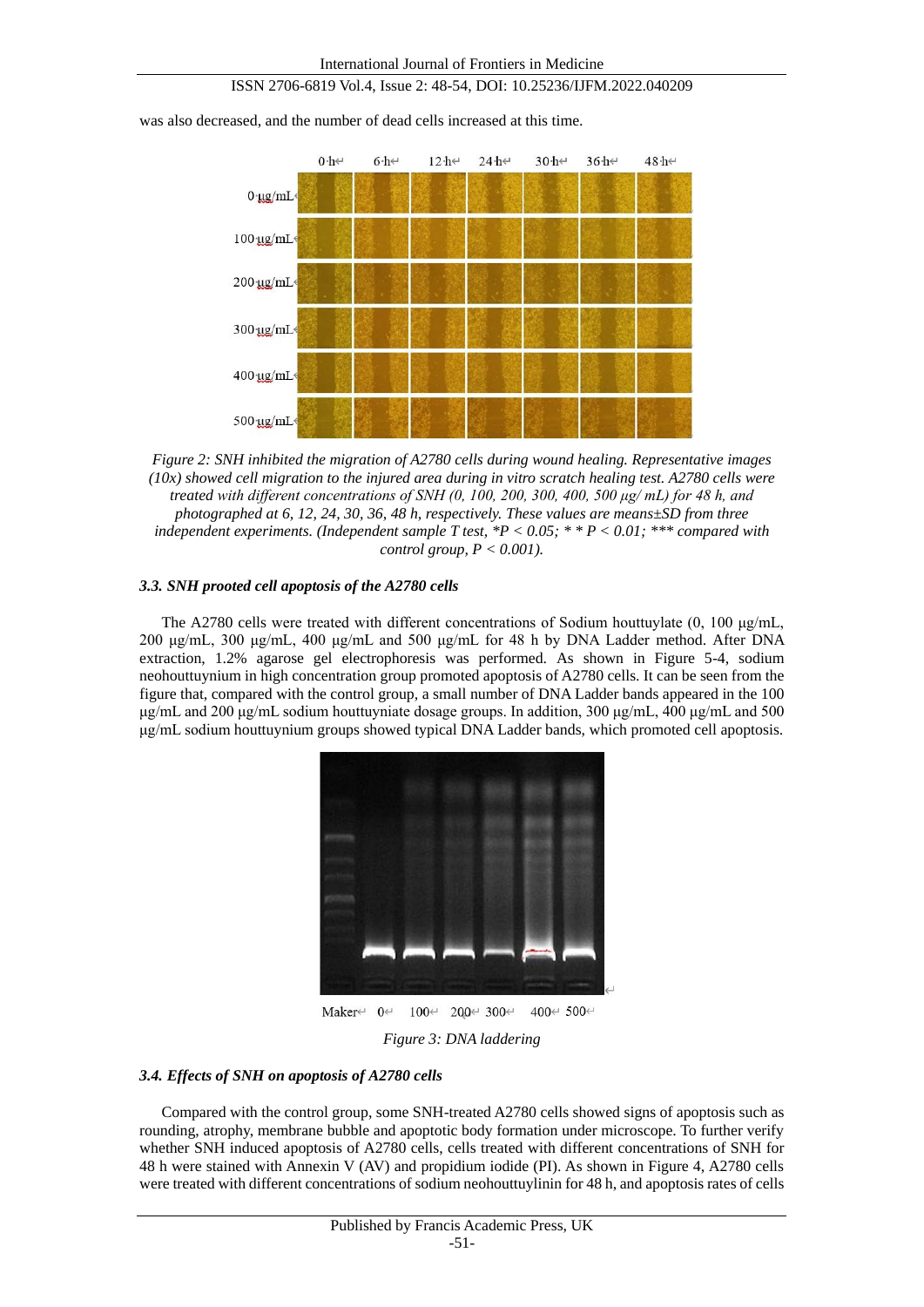in each group were significantly increased with the increase of concentration, which were 4.35%, 11.31%, 13.82%, 41.30%, 44.41% and 51.32%, respectively. These results suggest that *sodium new houttuyfonate*  can promote the apoptosis of ovarian cancer A2780 cells.



*Figure 4: A2780 cells were treated with SNH (0, 100, 200, 300, 400 and 500 mg mL1) for 48 h, and apoptosis was measured by flow cytometry after staining with annexin V/PI, (indpendent-samples t test,*   $*$ <sup>\*</sup> $P$  < 0.01,  $*$ <sup>\*</sup> $P$  < 0.001 versus the control group).

#### *3.5. Apoptosis and migration-related mRNA expression*

The results showed that SNH induced apoptosis and migration were closely related to mitochondrial pathway and extracellular matrix, respectively. Bcl-2 is one of the most important oncogenes in apoptosis research. Bcl-2 is the main target molecule for the study of molecular mechanism of apoptosis. It regulates the permeability of mitochondrial outer membrane, and most of them are located in the mitochondrial outer membrane or transferred to the mitochondrial outer membrane after being stimulated by signals. In addition, VEGF is also a special gene, and its decline is now considered as a marker of cancer, it plays an important role in the formation of new blood vessels, tumor growth and metastasis of cancer cells.

To investigate the effect of SNH on apoptosis and migration of A2780 cells, we detected the expression of Bcl-2, Bax, NF-κBp65, VEGF and GADPH by RT-PCR. As shown in Figure 7, compared with the untreated group, 300 μg/ mL SNH significantly increased the level of Bax. The expression of Bcl-2 decreased with the increase of SNH concentration. The expressions of NF-kBp65 and VEGF in A2780 cells were significantly decreased in SNH treatment group. Studies have shown that THE expression of NF-KB is highly correlated with VEGF. NF-κBp65 and VEGF-C may be involved in the occurrence and development of epithelial ovarian cancer [1]. Therefore, we concluded that the effect of INHIBITION of SNH on VEGF expression may be partially realized by inhibition of NF-κB level in A2780 cells. Our results suggest that SNH promotes apoptosis and metastasis of A2780 cells by increasing the expression of Bax and decreasing the expression of NF-κBp65, VEGF and Bcl-2.



*Figure 5: The mRNA expression*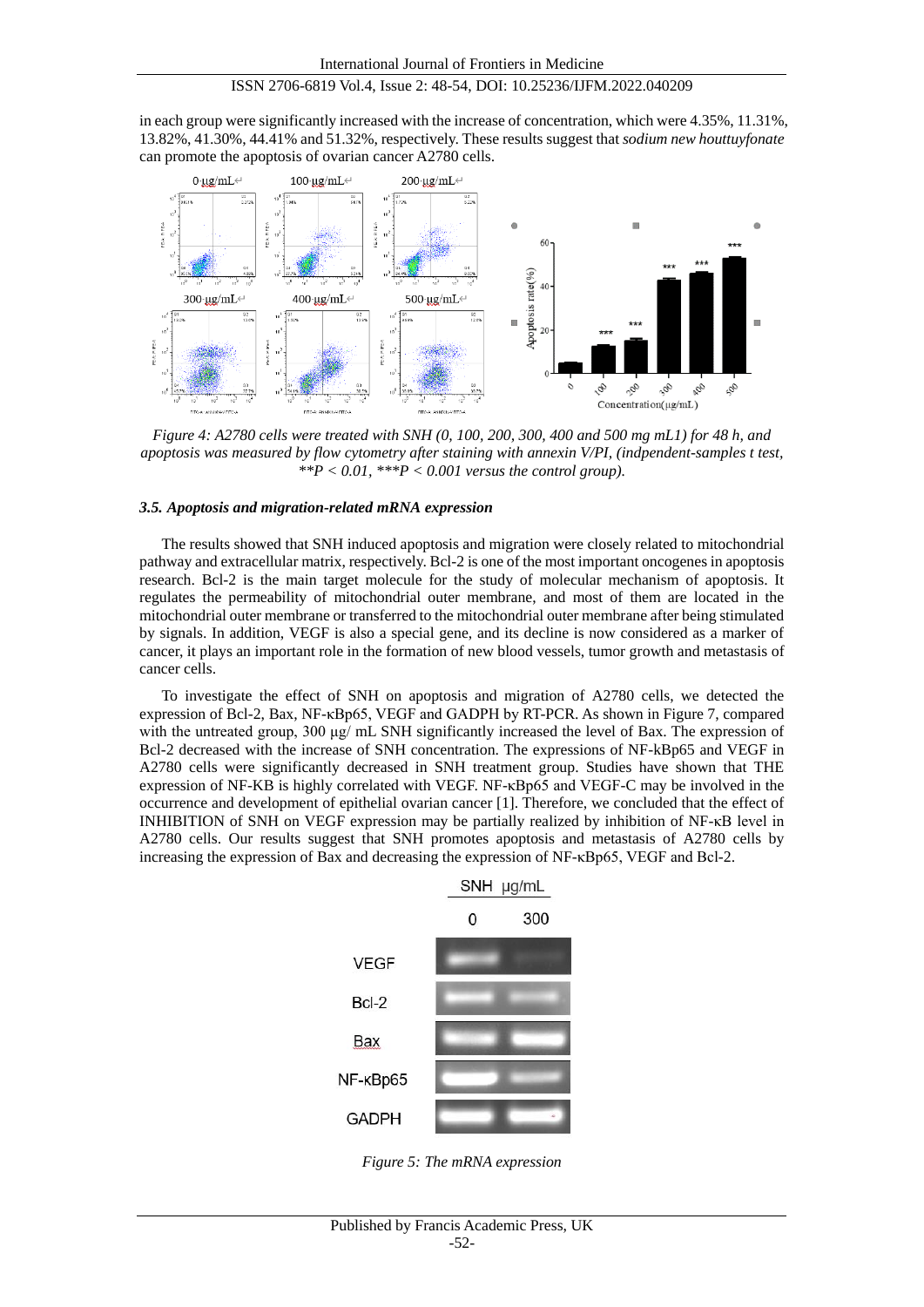#### **4. Discussion**

Ovarian cancer may be caused by increased estrogen levels, family inheritance, gene mutations, diet and other factors. The progression of ovarian cancer course is closely related to apoptosis of cancer cells. Commonly used chemotherapy drugs can induce apoptosis of tumor cells through cytotoxic effect, but due to its toxic effect on normal cells, it has obvious side effects. In addition, due to some patients are not sensitive to chemotherapy drugs, often resulting in treatment failure [9]. herefore, it is of great significance to find effective drugs to induce apoptosis of ovarian cancer cells. Sodium houttuynia cordata is a bioactive component extracted from Abaena cordata. It was found that Houttuynia houttuynia had many pharmacological properties such as antibacterial and anti-inflammatory, enhancing resistance and anti-tumor  $[10]$ . Other studies have confirmed that flavonoid compounds have anti-bacterial antiinflammatory, anti-virus, enhance the immune ability of the body and other pharmacological effects, especially the role of flavonoid compounds in promoting tumor cell apoptosis is increasingly concerned [11-13]. In previous studies, Houttuynia cordata may inhibit the proliferation of A549 lung cancer cells by blocking cell cycle and apoptosis [14]. In addition, quercetin, the main flavonoid in Houttuynia cordata, inhibits the growth of human melanoma cells by inducing programmed cell death  $[15]$ . In addition, HOUTtuynia cordata inhibited the growth of MDA-MB-468 cells  $^{[16]}$  and migration of HMC-1 cells  $^{[17]}$ . Our results were consistent with these findings that SNH exhibited similar anti-proliferation and apoptosis effects to polysaccharide and quercetin in Houttuynia cordata.

SNH inhibited proliferation and migration of A2780 cells in apoptotic mode. Some relevant gene levels were also examined to elucidate the underlying mechanism of SNH. Bax and Bcl-2 are two important pro-apoptotic and anti-apoptotic proteins in the Bcl-2 family. The ratio of Bax and Bcl-2 determines whether a cell is apoptotic or survives [18]. It is well known that tumor growth and metastasis require angiogenesis and the participation of VEGF, and NF-KBP65 plays a key regulatory role in immune response, inflammatory response, apoptosis, tumorigenicity and other aspects <sup>[19,20]</sup>. The results showed that SNH up-regulated Bax level and decreased the expression of Bcl-2, NF-kBp65 and VEGF. Kim et al <sup>[21]</sup>. It has been reported that Houttuynia cordata interferes with the expression of bcl-2 family proteins (Bax, Bcl-2 and Bcl-XL), promotes the activation of HIF-1A-FOXO3 and MEF2A pathways, and induces the apoptosis of human HepG2 hepatoma cells. In addition, houttuynia houttuynia has been reported to inhibit NF-κB activation and is considered as a potential treatment for mastitis. Our results are similar to those of previous studies. SNH may regulate proliferation and apoptosis of A2780 by decreasing THE level of NF-kBp65 and increasing the ratio of Bax to Bcl-2, and may down-regulate cell migration by decreasing the expression of VEGF.

In conclusion, SNH significantly inhibited the proliferation and migration of A2780 cells, and promoted apoptosis by increasing the ratio of apoptotic genes to anti-apoptotic genes. These results suggest that SNH is one of the potential candidates for the treatment of ovarian cancer by inducing apoptosis and reducing migration of ovarian cancer cells.

#### **References**

*[1] Li YN, Du XB, Lu FH, et al. (2020) The effect of miR-19b on the invasion and migration in ovarian cancer cells. Journal of Modern Oncology, 28: 9-12.*

*[2] Siegel RL, Miller KD, Jemal A. (2017) Cancer statistics, 2017 [J]. CA Cancer J Clin, 67(1): 7-30.*

*[3] Banerjee S, Kaye SB. (2013) New strategies in the treatment of ovarian cancer: current clinical perspectives and future potential [J]. Clin Cancer Res, 19(5): 961-968.*

*[4] Mezzanzanica D. (2015) Ovarian cancer: A molecularly insidious disease [J]. Chin J Cancer, 34(1): 1-3.*

*[5] SONG Z, ZHOU Y, BAI X, et al. (2021) A practical nomogram to predict early death in advanced epithelial ovarian ancer [J]. Front Oncol, 11, 655826.*

*[6] Gurung A, Hung T, Morin J, et al. (2013) Molecular abnormalities in ovarian carcinoma: clinical, morphological and therapeutic correlates [J]. Histopathology, 62(1): 59-70.*

*[7] Ch. P (2015) VolⅠ, Chinese Pharmacopoeia 2015 Edition · 1 [S]. 2015: 223-225.*

*[8] Kumar M, Prasad SK, Hemalatha S. (2014) A current update on the phytopharmacological aspects of Houttuynia cordata Thunb [J]. Pharmacogn Rev, 8(15): 22-35.*

*[9] STEWART C, RALYEA C, LOCKWOOD S. (2019) Ovarian cancer: an integrated review [J]. Semin Oncol Nurs, 35 (2):151-156.*

*[10] Xu GJ, Li ZJ, Wang Q, et al. (2016) Isolation and identification of anti-inflammatory constituents from Houttuynia cordate [J]. J China Pharm Univ, 47(3):294-298.*